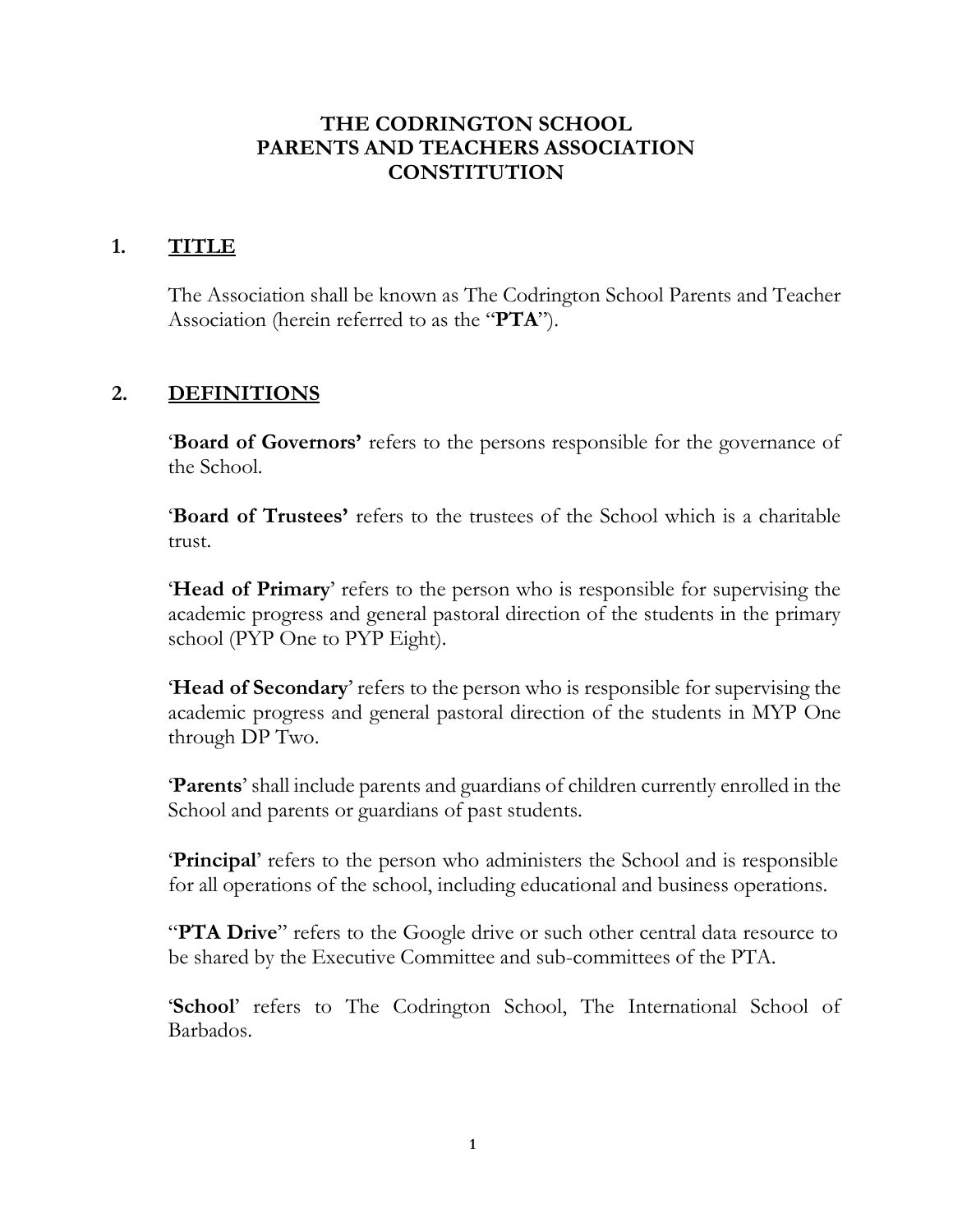'**Teachers and Faculty**' shall include all management and teaching staff who are employed by the School and subcontractors who are directly involved with teaching.

### **3. OBJECTIVES**

The objectives of the Association shall be: -

- a. To provide service and support to the School and to the School community.
- b. To maintain the traditions of the School.
- c. To foster goodwill and positivity within the School community.
- d. To assist in enriching the student experience at the School.
- e. To provide support approved by the Board of Governors and Principal, financial or otherwise, that will benefit the School. This includes fundraising events, and the use of any funds.
- f. To provide support at other School and community events.

### **4. MEMBERS**

Membership of the PTA shall be confined to:

- a. Parents, Teachers and Faculty; and
- b. members of the Board of Governors and Board of Trustees.

## **5. VOTES OF MEMBERS**

The Board of Governors may determine in their discretion whether to waive the need for an Annual General Meeting ("**AGM**") and determine the method of voting at such meeting having regard to the circumstances of the School or wider community. The Board of Governors may in such circumstances determine the manner in which the Executive Committee are to be elected and the Principal shall inform the members of the PTA accordingly. Unless otherwise stated by the Principal, the procedure for voting shall be as follows:

a. At every AGM or Extraordinary General Meeting ("**EGM**") of the Association, members present in person or by proxy shall be entitled to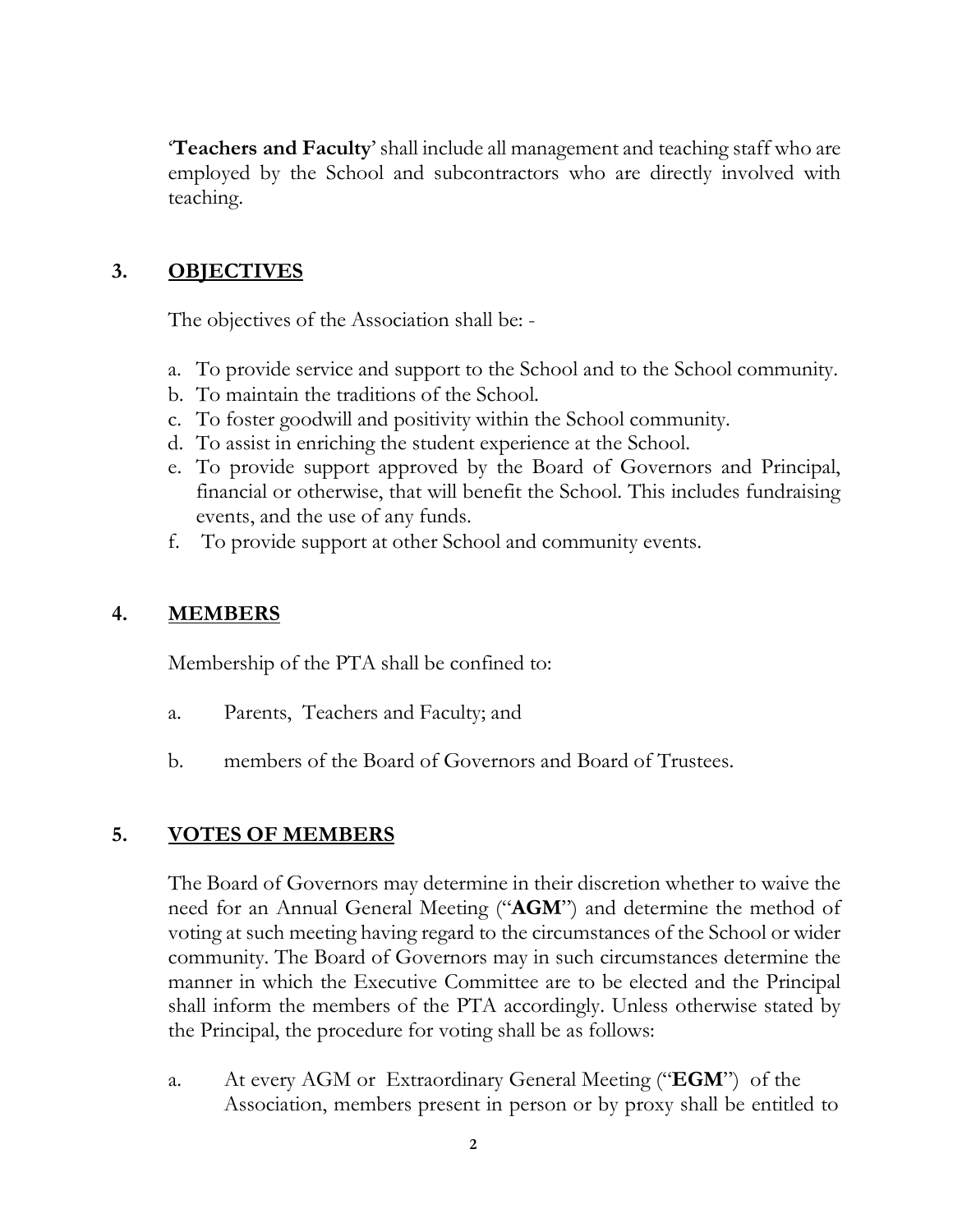(i) one vote per child enrolled in the School in the case of Parents, and (ii) one vote per Teachers and Faculty. The Principal, members of the Board of Governors and the Board of Trustees shall not be entitled to vote unless such member is also a Parent.

- b. In case of need, the PTA members may appoint a proxy to vote on their behalf at an AGM solely for the purpose of electing the Executive Committee. The proxies must be lodged with the Principal at least five business days prior to an AGM. The proxy votes must be delivered in a sealed envelope to the Principal's office in accordance with the Constitution and shall not be opened until the election of members of the Executive Committee at the AGM.
- c. A secret Ballot in a form approved by the Executive Committee will be circulated to members of the PTA at the AGM. The Principal shall act as the Elections Officer to run the election of Executive committee unless he or she is also a Parent. Where the Principal is a Parent, he or she shall appoint someone else to act as Elections Officer. In the spirit of fairness and transparency the Elections Officer shall not be a member of the present Executive Committee.
- d. The AGM shall be held at a neutral location.

## **6. EXECUTIVE COMMITTEE ELECTIONS**

- a. Notwithstanding paragraph 5, the post of President shall become available for nomination and election annually prior to the AGM. The President shall be voted for at the AGM. Thereafter, a Nominations Committee, to be constituted by the Board of Governors, shall, in consultation with the President, review nominations for the other posts of the Executive Committee and shall determine which nominees shall be appointed to the available posts.
- b. Any member of the PTA may be nominated for an Executive Committee post, except for any serving member of the Board of Governors or Board of Trustees.

#### **7. HAND OVER PERIOD**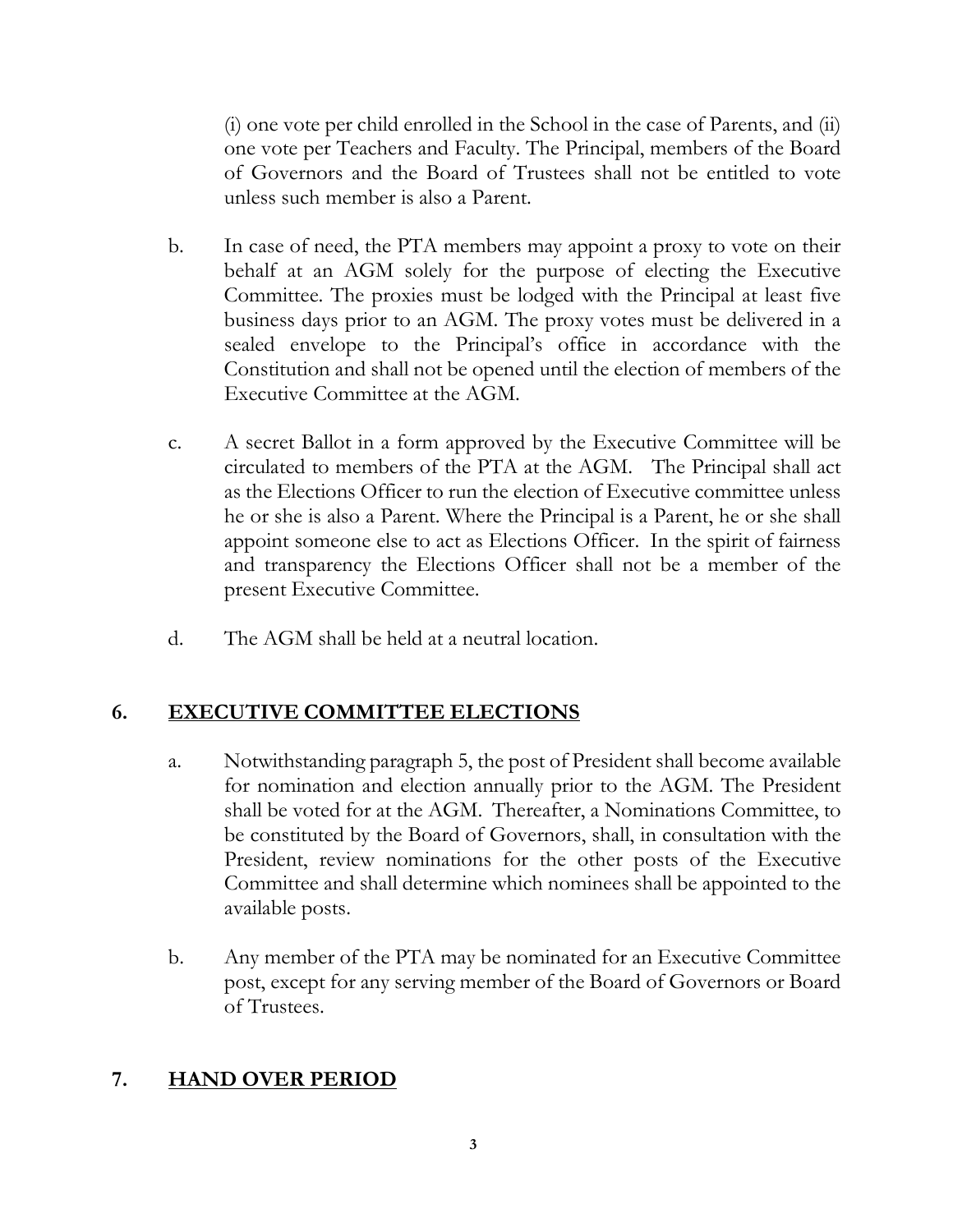The retiring Executive Committee officers of the PTA shall actively serve until the end of the Second School Term. The Immediate past President and executive officers may be available for consultation by the incoming PTA Executive Committee at least until the end of third term. All records of the Executive Committee and all sub-committees shall be maintained on the PTA Drive in such manner as shall be agreed by the Executive Committee from time to time. Continued failure to maintain proper records may be grounds for removal from the Executive Committee or any sub-committee,

### **8. THE EXECUTIVE COMMITTEE**

The PTA will be managed and administered by an Executive Committee which will consist of the following officers:

- a. President;
- b. Secretary;
- c. Treasurer;
- d. Communications Executive; and
- e. School Support Executive.

Ex- officio members of the Executive Committee shall include:

- a. the Principal;
- b. the Head of Secondary; and
- c. the Head of Primary,

All or any of the Principal, Head of Secondary and Head of Primary will be present at Executive Committee meetings to share updates on school business.

A representative of the Board of Governors may be present at meetings of the Executive Committee in an ex officio capacity.

One person may hold more than one Executive Committee seat. However, for the purposes of a quorum, such person will count as one person only. Each member of the Executive Committee shall chair or act as liaison for such subcommittees as the Executive Committee shall deem necessary for the proper function of the PTA.

The business, finances and management of the affairs of the PTA shall be in the hands of the Executive Committee of the PTA.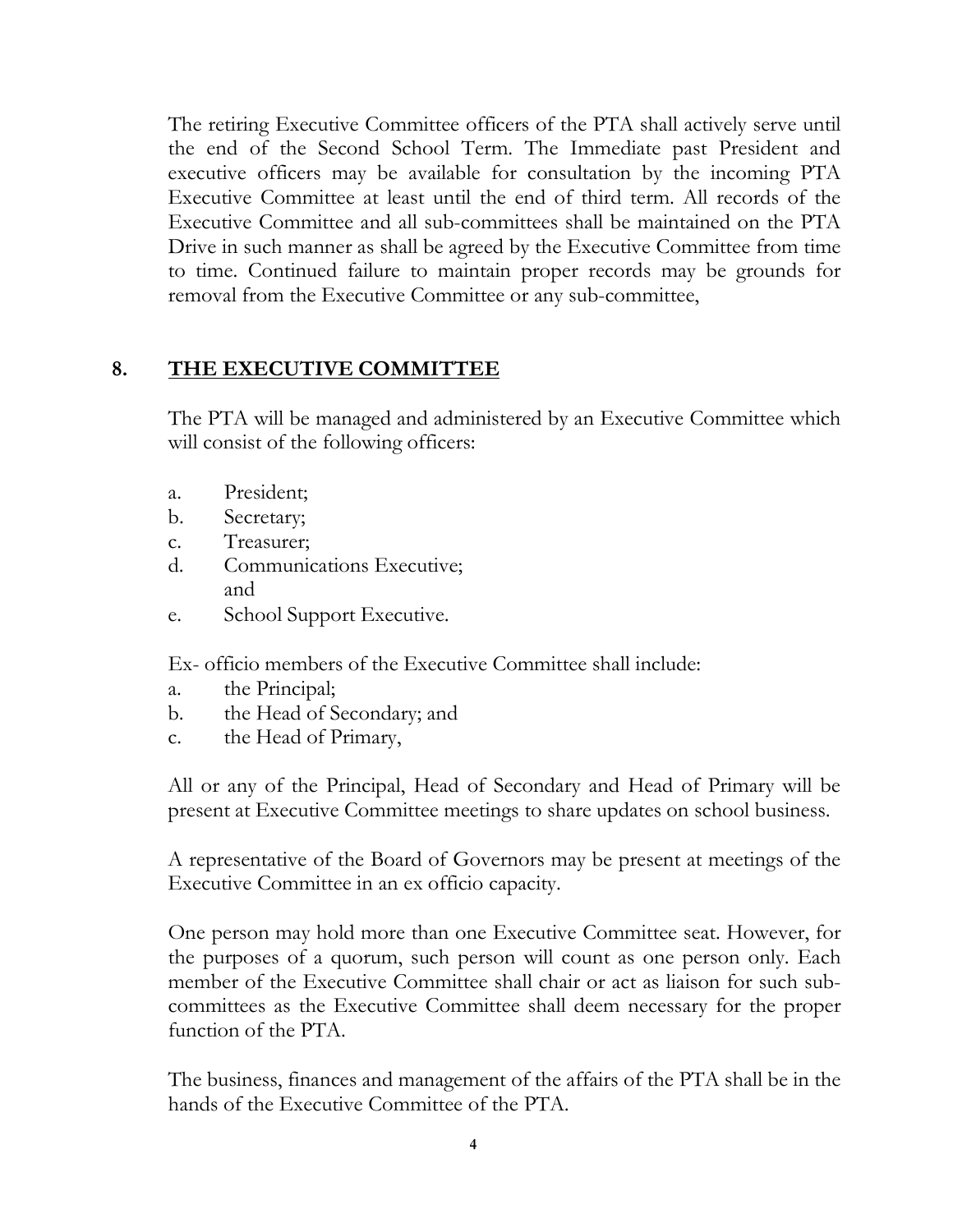Executive Committee members shall keep the President appraised of all activities and decisions made by any Committee that they chair in a timely manner so that there are clear lines of communication and to allow various committees to work alongside each other without duplication or conflict.

The President shall ensure that relevant information is shared amongst all Executive Committee members at Executive Committee meetings.

The Executive Committee will meet no less than once per term unless it is found to be necessary to meet more often because of a particular project. Executive Committee meetings are attended only by the Executive Committee members and where necessary the heads of any sub-committee. If the sub-committee head is not available, another member of that particular committee may attend at an Executive Committee Meeting in their place.

The Executive Committee will convene an Annual General Meeting (AGM) at the beginning of March. They will:

- a. present a report by the President on its activities for the previous year;
- b. present a report by the Treasurer on its finances for the previous year
- c. hold elections for the new Executive Committee.

The Executive Committee may appoint sub-committee as it deems necessary and shall prescribe their function, provided that all acts and proceedings of any such sub-committee shall not expend funds of the PTA otherwise than in accordance with a budget agreed by the Executive Committee.

The Executive Committee should act in the best interest of the PTA and ensure that all activities are carried out in an efficient, effective and economic manner.

Any matter not provided for in the Constitution and concerning the administration, organization and activities of the PTA shall be dealt with by the Executive Committee.

#### **Please note –**

Members of the Executive Committee and PTA members serve in a voluntary capacity without remuneration.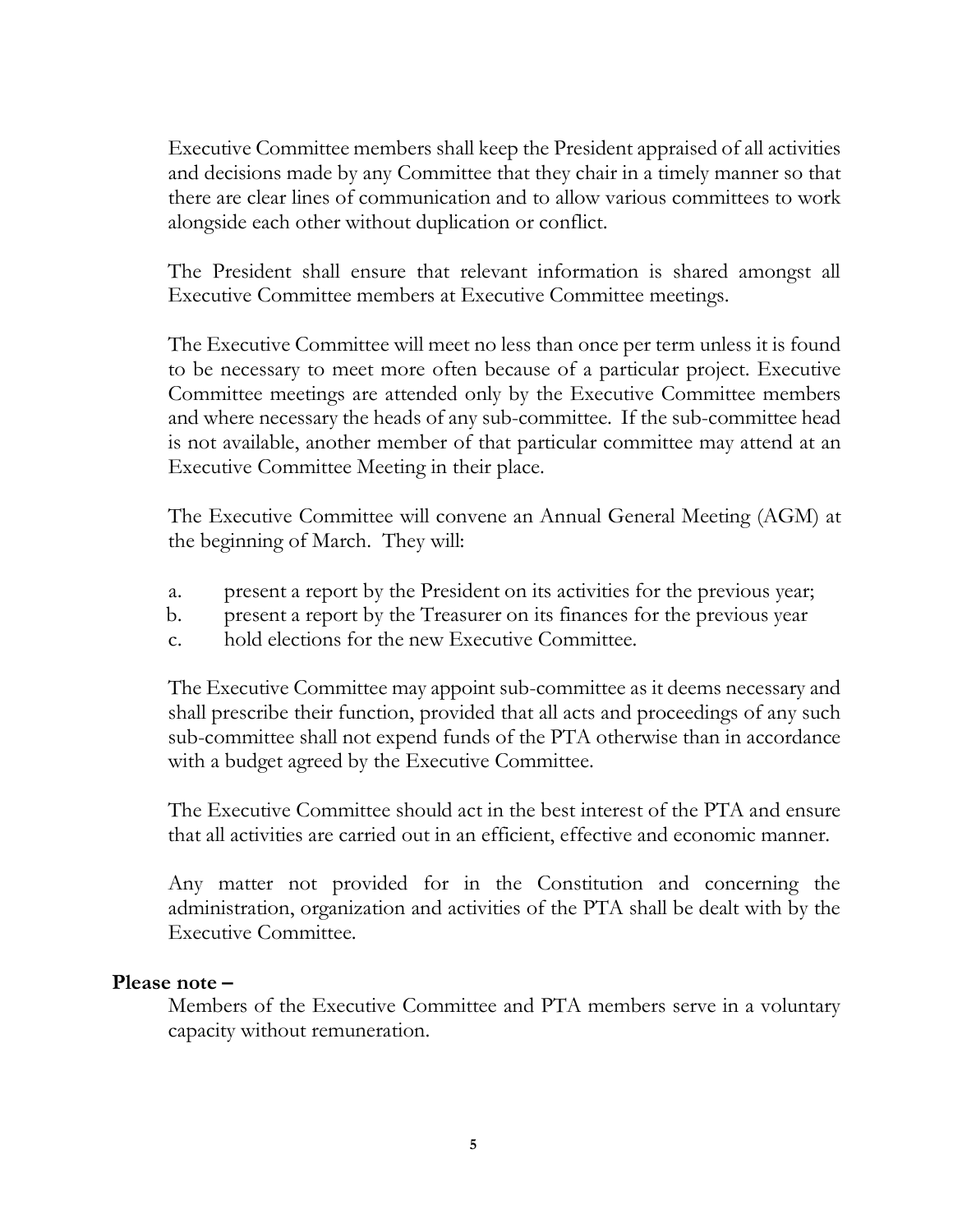# **9. RESPONSIBILITIES OF THE OFFICERS OF THE EXECUTIVE COMMITTEE**

# **The President of the PTA will:**

- Ensure that the constitution of the PTA is followed and that its activities are conducted in an orderly and coordinated manner.
- Liaise as required with the Principal and Board of Governors.
- Preside over the PTA AGM and submit copies of the President's and Treasurer's reports to the school's Principal, together with the names of the new Executive Committee Officers.
- Represent the PTA at the beginning of the Board of Governors Meetings at a mutually agreed date and time.
- Preside over meetings of the Executive Committee to co-ordinate the best outcome in order to implement agreed strategies.
- Represent the PTA within the School and wider community.
- Liaise with the School to determine the needs of the School as far as fund raising for a particular project.

# **The Secretary of the PTA will:**

- Assist the President where possible with correspondence and phone calls.
- Send out a notice of meetings and agenda prior to each meeting once this has been approved by the President.
- Record the minutes of the Executive Committee meetings and circulate to all members of the Executive Committee, after approval of the President, prior to the next meeting.
- Record the minutes of the AGM and circulate to members after the approval of the President.
- Chair the Executive Committee meetings in the absence of the President.
- File and record, the current copy of the constitution and current membership of the Executive Committee including email addresses and telephone numbers.
- Keep all minutes of the Executive Committee Meetings over the course of the year on the PTA Drive and pass them on to the new Secretary of the Executive Committee.

## **The Treasurer of the PTA will:**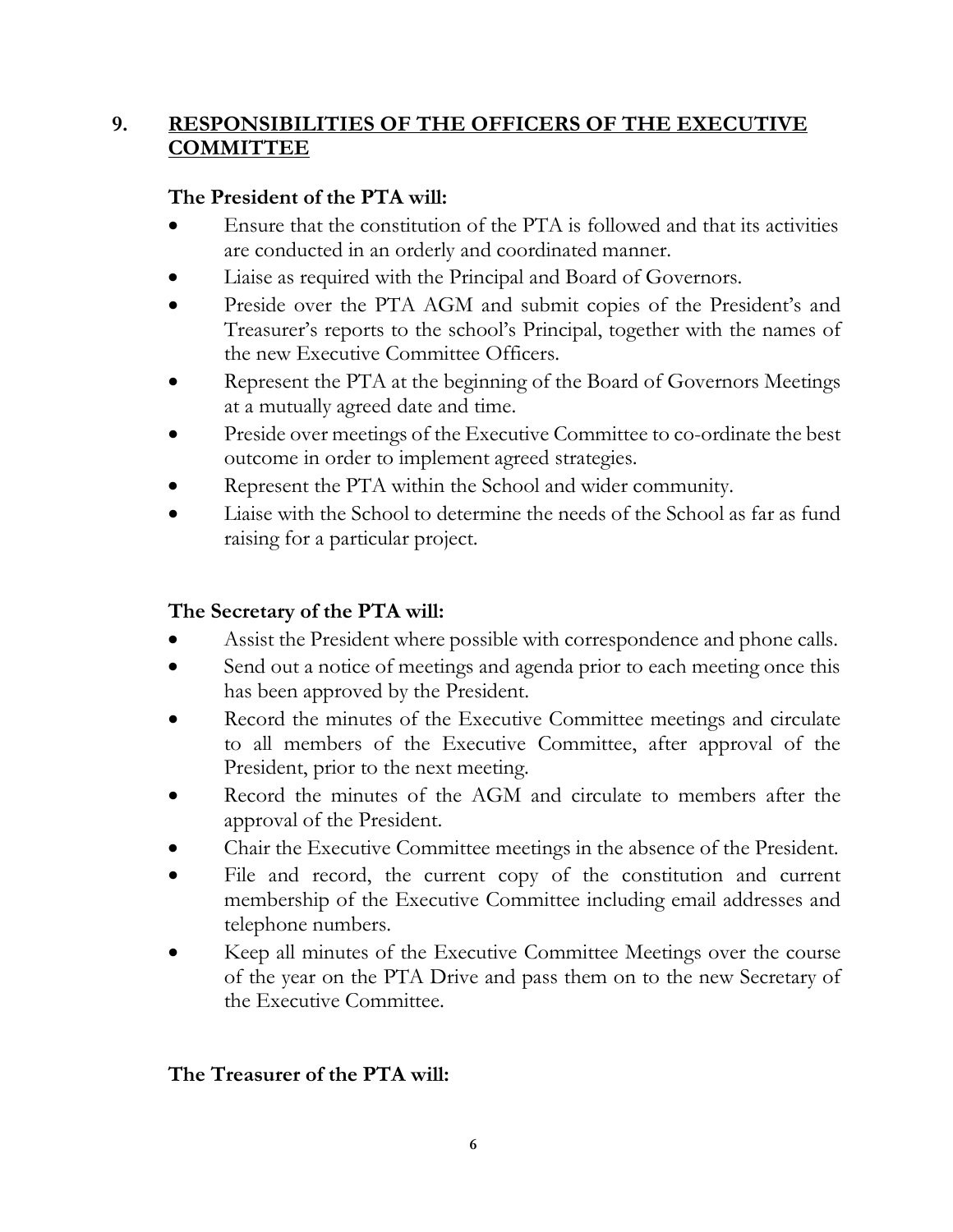- Be responsible for maintaining the financial records of the PTA and its financial obligations.
- shall receive all funds of the organization, keep an accurate record of receipts and expenditures, and pay out funds in accordance with the approval of the President or Executive Committee as required by the Constitution.
- shall keep a full and accurate account of receipts and expenditures including reconciliation of the bank statement each month,
- present a written financial statement at every meeting of the executive committee;
- Provide the Principal with financial statements on a quarterly basis to be vetted, which will be forwarded to the Executive Committee, and the Principal shall forward them to the School's Board of Governors.
- Produce a year-end report for presentation at the AGM.
- Disburse funds in accordance with the Constitution.

The responsibilities of the Standing Committee Chairs are set out below:

### **Communications Executive**

- Shall be responsible for all communications sent out by the PTA.
- Ensuring accurate, timely and informative communication.
- Manage all email communication on the PTA emails.
- Ensure communication is not academically focused unless with prior approval of the School.

A member of the Teachers and Faculty shall be appointed by the Principal to be a member of any Communications Committee or sub-committee of such committee to ensure transparency and consistency of messaging between the School and the PTA.

**Social Support Executive** shall organize several committees for:

- social events to foster good will amongst the families of the School,
- Parents' Social,
- Halloween Social,
- Teachers Appreciation,
- Annual Fund Raising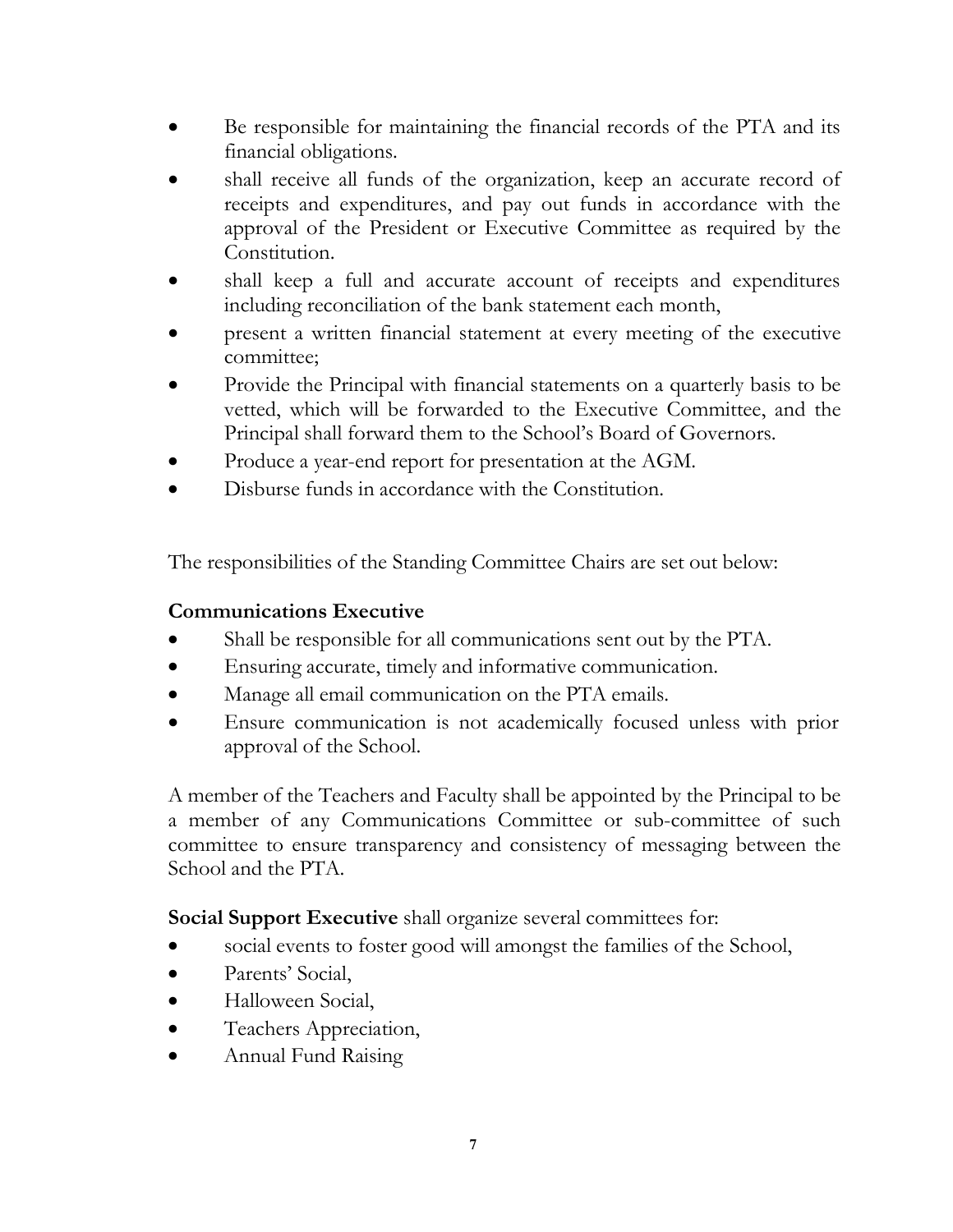and any other activities or projects that the School may need assistance with that are directly connected to school life.

Executive Committee members or other PTA members should not be the liaison between families and the school. If there are issues then the family should be encouraged to follow the procedure of first talking to their child's teacher, the head of PYP, MYP, or DP and then the Principal.

# **10. FINANCIAL RESPONSIBILITES OF THE PTA EXECUTIVE COMMITTEE**

The PTA shall maintain a current bank account. The President, Treasurer- and Principal shall be signatories on the account. The Principal may request an additional officer of the School to be added as a signatory to the account and may direct that the additional officer has the same powers as the Principal for this purpose. Two signatures are required for all disbursements over \$1,000.00 one of which must be the Principal. Executive Committee approval must be given for any disbursements outside any agreed budget over \$5,000.00.

The PTA may, at its discretion, maintain a fixed deposit. Signatories on the fixed deposit will be the President, Treasurer, and Principal. Two signatures, one of which must be the Principal, will be required for all instructions regarding the fixed deposit.

The fiscal year of the PTA will run from AGM to AGM. The Principal will facilitate an annual financial review of the accounts at the earliest possible time in each school year.

A minimum annual balance will be agreed by the Executive Committee once the annual budget has been approved.

Reimbursement forms and disbursements forms must be completed and submitted to the Treasurer for approval by the President before funds may be released or paid out.

Monies generated by the activities of the PTA may be distributed to the school as:

a. a donation for any specific project or items required by the School; and/or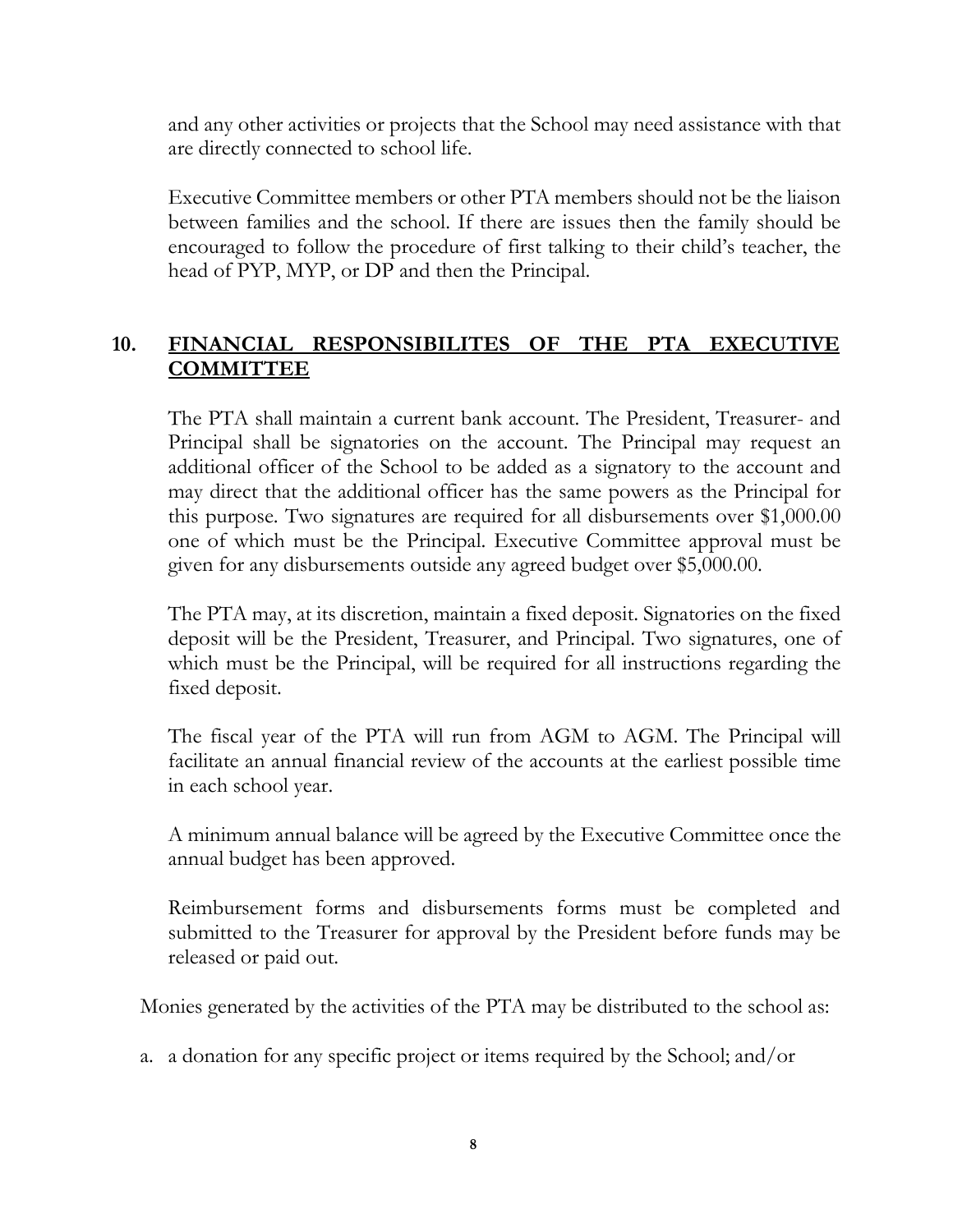b. a donation for any specific project or items which the PTA deemed necessary for the School or the Students which project was approved by the Principal.

#### **11. TENURE OF SERVICE OF ELECTED OFFICERS**

The term of office of each officer shall be one year, beginning and ending at the Annual General Meeting of the PTA held at the end of the second School term.

The Executive Committee shall have the power to fill vacancies in the Executive Committee and its sub-committees as they arise during any academic year

### **12. QUORUM**

PTA Executive meetings may be held provided the President or the Secretary are present along with 2 other Executive Committee members and a School Representative who may be the Principal, Head of Secondary, Head of Primary or such other person who may be so designated.

Whilst a member may hold more than one Executive Committee position each member shall have only one vote.

There is no requirement for a quorum at an AGM. All members present in person or by proxy are eligible to vote.

## **13. AMMENDENTS TO THE CONSTITUTION**

Any member of the association desirous of making a change to these rules shall give notice in writing to the Secretary outlining in detail the proposed amendments and the Secretary shall submit the proposal to the Executive Committee for consideration. The proposal shall also be submitted to the Board of Governors and the Principal. The approval of the Executive Committee, the Principal and the Board of Governors is required for any proposed amendment. If approved, the proposed amendment will be incorporated into the Constitution and the amended Constitution will be circulated to the members of the PTA.

### **14. THE CONSTITUTION OF THE PTA**